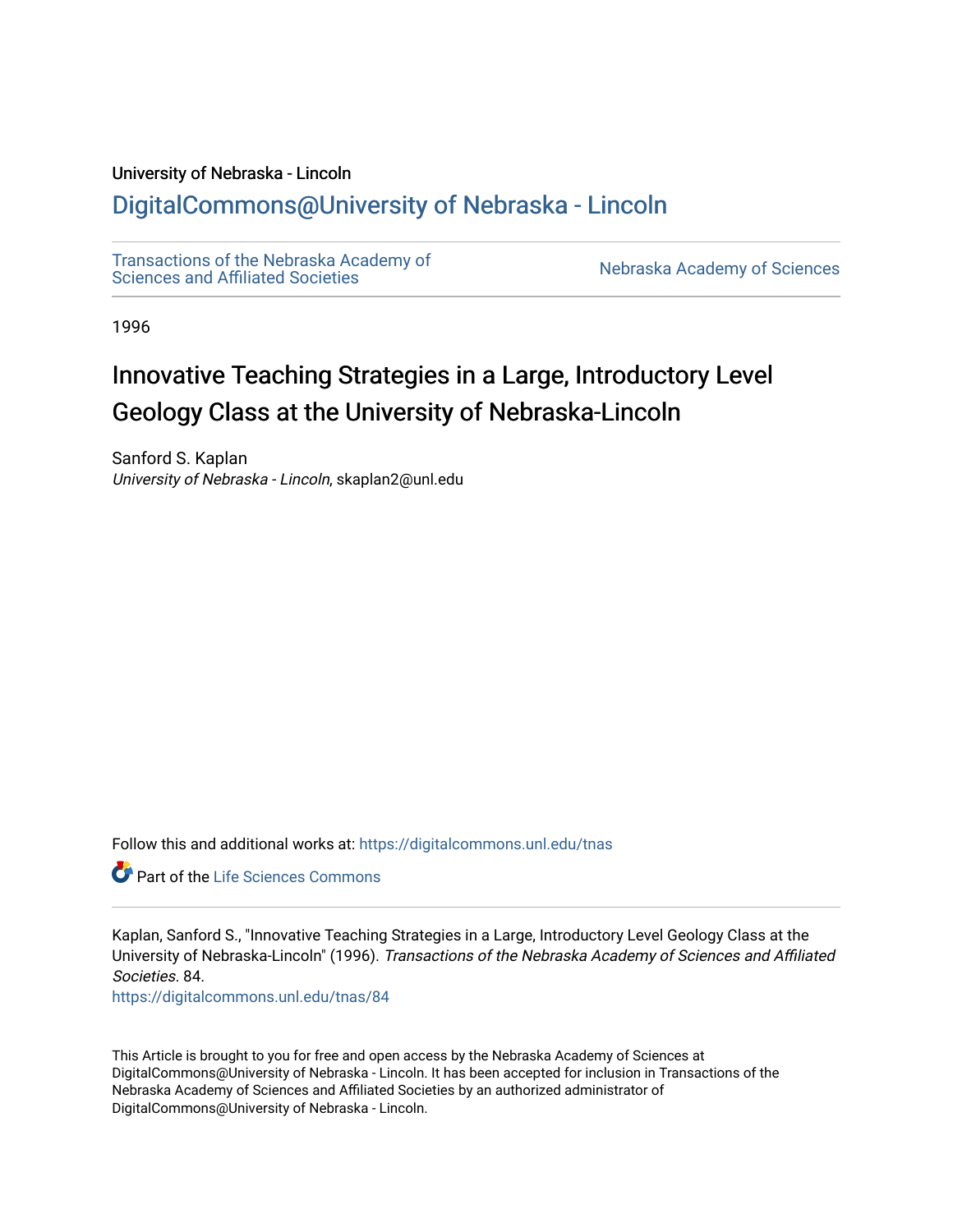### INNOVATIVE TEACHING STRATEGIES IN A LARGE, INTRODUCTORY LEVEL

#### GEOLOGY CLASS AT THE UNIVERSITY OF NEBRASKA-LINCOLN

**Sanford S. Kaplan** 

Department of Geology University of Nebraska-Lincoln Lincoln, Nebraska 68588-0340

#### *ABSTRACT*

During the Spring Semester of 1995-96, a large introductory-level geology class, Life of the Past, was re-structured from a traditional lecture format into a format that incorporated journaling, group work, cooperative learning, group presentations, self-assessment, and lectures. Some minor adjustments were made at the half-way point because of suggestions made on mid-semester evaluations. Based on a questionnaire distributed to randomly-selected former students, the overall class performance, and the final class evaluation, the new format was judged highly successful.

t t t

Many of today's undergraduate students-including science and non-science majors, pre-service teachers, and non-traditional students-come to school with a poor understanding of science. Although some reforms are underway, science as presently taught at the middle and high school level frequently alienates students from science, with the result that undergraduate students, even those desirous of majoring in a scientific discipline, are poorly prepared to understand many basic scientific precepts. Even at the secondary-school level, emphasis seems to be placed on maximizing student exposure to vocabulary and facts rather than examining the broad concepts of science. Oftentimes, high school teachers do this in an effort, they believe, to prepare their students adequately for college-level classes. Beardsley (1992) states that there is "a widespread conviction that pre-college mathematics and science education in the U. S. is in such a grim state that radical reforms are urgent." For example, biology is a common course offering in many high schools across the U. S. Leary (1990) reports that the National Research Council has found that "Biology is so poorly taught that the experience seems designed to snuff out interest."

Beardsley (1992) reports that the number of students between grades 4 and 12 answering "no" to the question "Do you like science?" increases between these grades from 20 to 35 percent. As a result of these factoriented exposures to science in primary and secondary schools, undergraduate students come to college with no real understanding of the process of science, poorly prepared to participate in science classes, and with an attitude that the experience will be inevitably painful. They know from experience that science (1) is full of disjointed facts, (2) contains a difficult-to-understand jargon combined with over-dependence on complicated mathematics, and, most threateningly, (3) lacks a mission: that all the good science has already been done and there is little more to find out about the world around us. Most importantly, undergraduate students do not view science as a process and have a poor understanding of what separates science from non-science.

Students-including science and non-science majors, and many pre-service teachers-often graduate from college without a knowledge of what science is, how it operates, what it constitutes, and how it affects modern civilization. Even if they successfully navigate their way through existing introductory-level science classes, many students graduating from our colleges today are, at best, fact-rich but concept-poor (AAAS, 1989). Pool (1990) neatly summarizes the end-result of many introductory-level college science classes by stating that "Introductory courses may give majors everything they need to continue on to more advanced classes, but a student who is only going to take a physics (or chemistry or biology or geology) course needs both much less and much more." Geology 105-"Life of the Past" (LOP), an introductory-level science course at the University of Nebraska-Lincoln (UNL)-has been taught over the last several years as a traditional, lecture-only style course typical of this genre. My objective for the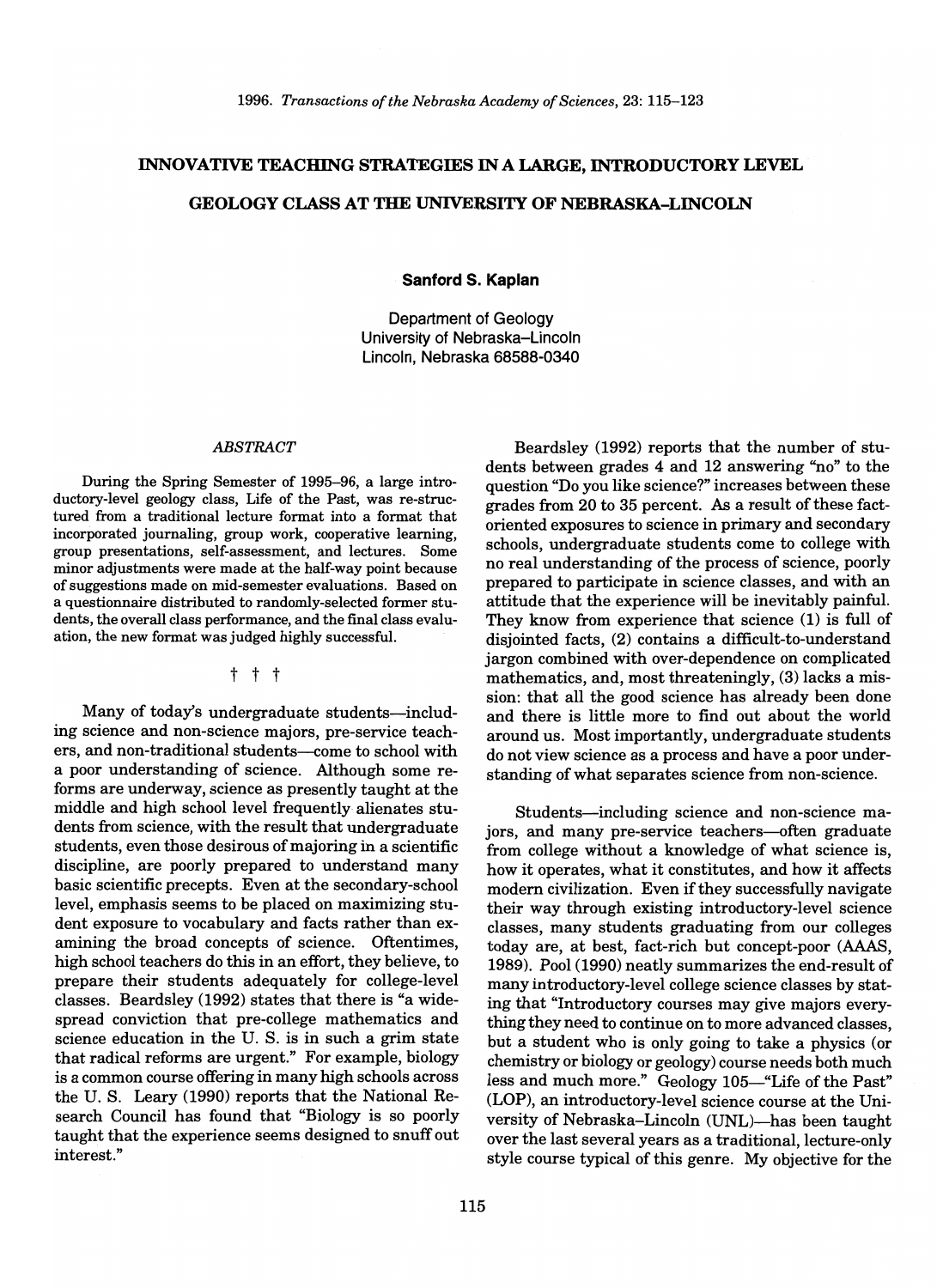course was to cover the course texts (Richard Cowen, *History of Life,* 1995 and Stephen Jay Gould, *Wonderful Life,* 1989) completely and present as much content as possible.

Two events significantly impacted my decision to implement some innovative teaching strategies in the Spring, 1995-96 LOP class. In chronological order, they were my participation in a workshop concerned with training pre-service science teachers, and my role as Project Coordinator for the SEER Water Project.

#### The Enhancing SciencelMathematics Courses for Pre-Service Teachers Workshop

As a teacher of one of the classes (LOP) frequently taken by pre-service science teachers enrolled at UNL, I was invited to participate in a workshop concerned with their education conducted in June, 1995. The workshop was sponsored by the Center for Science, Math, and Computer Education at UNL and supported by the Howard Hughes Medical Institute Biological Sciences grant. The workshop focused on issues of examining current course offerings at UNL and other schools aimed at pre-service science teachers, evaluating how these courses assess learning, and incorporating some innovative teaching strategies in presenting these classes. Interestingly, the workshop itself involved numerous work-sessions in which the participants evaluated issues using the pedagogical techniques we were examining in the workshop.

#### The SEER Water Project

In January, 1995, I became the Project Coordinator for the Satellite Education and Environmental Research (SEER) Water Project. The SEER Water Project consisted of a series of 15 weekly, 2 hour Tuesday broadcasts televised via satellite to 15 downlink sites across Nebraska during Fall, 1995. The downlink site groups ranged in size from 3 to 12 teachers, and included a mix oflarge urban and suburban schools, and several small, rural schools with total student enrollments (K-12) of less than 350 students. Using the theme of "water," each broadcast included the following elements:

- providing new science content in the areas of biology, chemistry, and geology,
- encouraging the incorporation of scientific research into schools across Nebraska,
- introducing teachers to new pedagogical models, including cooperative learning, group work, journaling, and the use of computer technology,
- illustrating the relationship between science and public policy, and
- examining the cultural and multicultural issues with regard to water practices.

#### CREATING CHANGE IN LIFE OF THE PAST

In order to ascertain the changes, if any, in student learning as a result of revisions in course structure, some control data against which to compare the results of the "experiment" were needed. This was lacking; I had never previously envisioned revising my LOP class in this way and had never systematically evaluated the pedagogical style of the previous classes I had offered. Most importantly, I had no data on what students learned in my classes. Students at UNL are asked to fill out course evaluation forms at the end of each semester, but many students choose not to do so, and of those who do, many address issues related to the professor's expertise, style, and class management. A questionnaire distributed to randomly selected, former students requested answers to 4 items: (1) to list some things/concepts they remembered from class and to indicate how long it has been since they were in my class, (2) to describe any controversial issues that were considered in their LOP class, (3) to mention some ways in which they thought the class could be improved, and (4) other comments were solicited. Those who filled out the questionnaire were also asked some basic information, such as their names, addresses, and a contact phone number.

Analysis of the responses to the questionnaires revealed some surprising results. I had been convinced that I was managing to communicate to students some key ideas, including the concepts of evolution, science versus non-science, geologic time, and the role of geologic history in interpreting past life. I was surprised to discover that of the 12 responses received, only six mentioned evolution as an important thing/concept remembered. Similarly, only four respondents mentioned geologic time, two mentioned extinction, and three mentioned changes in life over geologic time. Several students did not remember much: After reading one questionnaire given to me by a student, I asked him if the concept of evolution stuck with him at all, and his response was "not much." Another respondent stated that he "didn't remember very much." Table 1 provides a summary of the data provided by the questionnaires filled out by previous students in my LOP class.

Also surprising were the responses to the next question, which asked students "What were the controversial issues you considered in class, if any?" Several students reported "none," or "can't remember any offhand." Several mentioned some appropriate topics, including the big bang theory, the concept of evolution, and the "distinction" *(sic)* of the dinosaurs. Reading the questionnaires suggested that in some cases students were familiar with some key issues in LOP, while the course had limited impact on others. Perhaps students were asked to remember too many things, and the key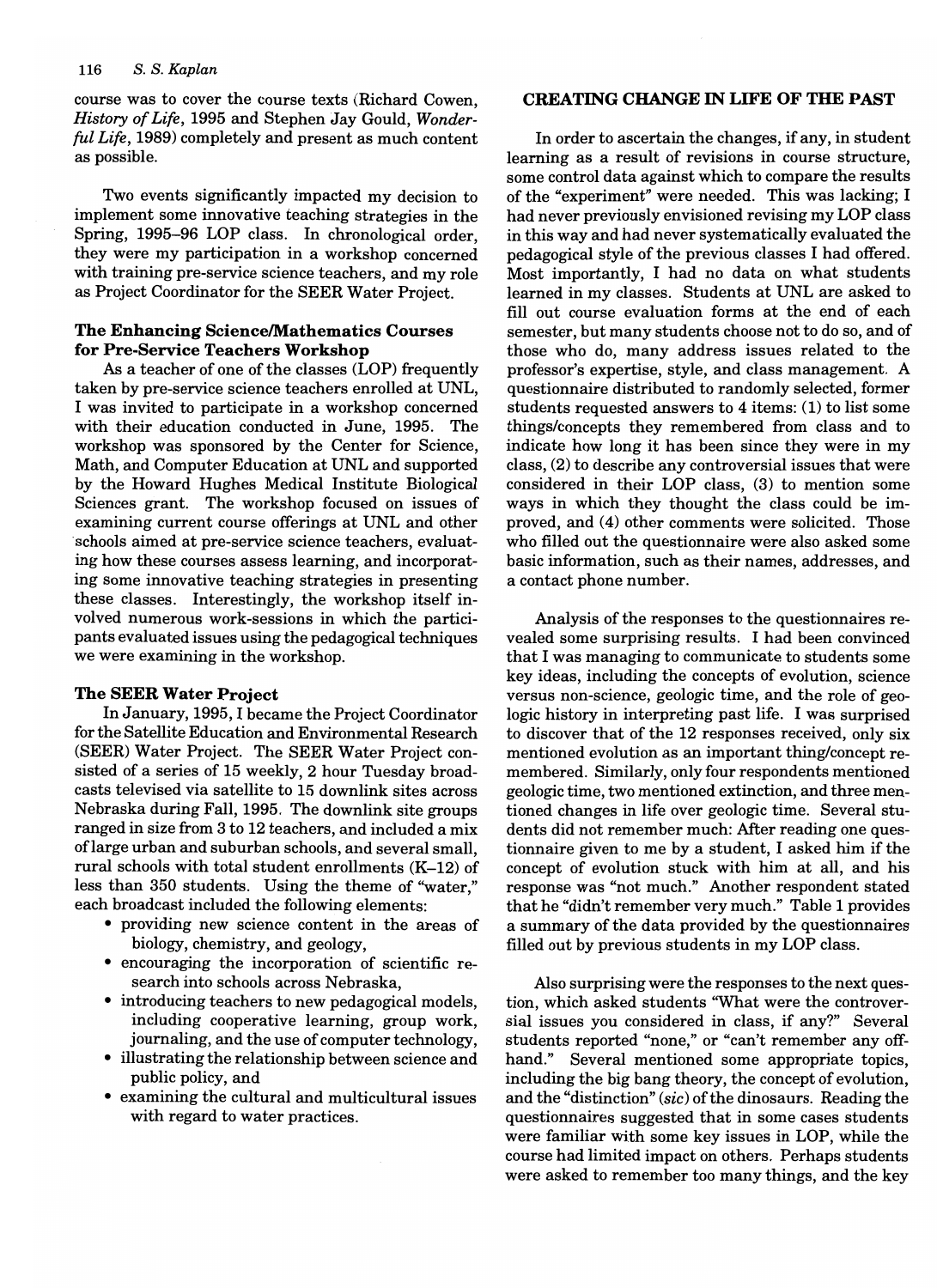Table 1. Results of background questionnaire

1. After vears, list some things/concepts that you remember:

DNA Evolution of plants/animals Extinction Geologic time (age of the earth) Plate tectonics Atmospheric changes Pangaea I and II Dinosaurs Burgess shale Don't remember much

2. What were the controversial issues you considered in class, if any?

| Mass extinctions<br>First living organisms<br>Big Bang theory<br>Don't remember any | Evolution<br>Origin of earth and planets<br>Evolution of humans |
|-------------------------------------------------------------------------------------|-----------------------------------------------------------------|
|                                                                                     |                                                                 |

3. Can you think of ways you would have improved the class?

Field trips Museum tour Smaller class size

4. Other Comments:

Good use of *Far Side* cartoons Have class on a different night Enjoyed the class Fun Questions in class were always welcome

concepts were being diluted with lots of interesting, but not highly important, information. This, to me, is the crux of the matter: If LOP is supposed to be an introductory-level science class for, primarily, non-science majors and pre-service teachers, what do the students need to get out of this class?

The SEER Program suggested to its participants that students can be expected to remember four, or at most five, key concepts or ideas. Deciding what these ideas are is an intensive and challenging task. A phrase frequently heard at SEER Project script-preparation equency from a at sense a reject stript proparation. the different of this concept is that if students are asked to remember less, but the "less" includes the distillation of several truly important ideas, they will come away from a class with more: they will be able to use the ideas they have more thoroughly learned in an appropriate manner both in later courses and in their future lives. The ideas selected for emphasis in the Spring 1995-96 LOP class included: (1) What is science, and how is it different from other world-views? (science versus non-science), (2) the theory of evolution, (3) geologic time, (4) extinction, and (5) how different sciences interact to answer important questions.

THE REVISED STRUCTURE OF LOP-SPRING SEMESTER, 1995-96

Instead of a traditional lecture format, the revised LOP class included the following elements: (1) journaling, (2) group work, (3) cooperative learning, (4) self-assessment, (5) lectures, and (6) traditional assessment-by-exam. These course elements were worked into a three hour time block on Thursday evenings. Enrollment in the Spring 1995-96 LOP class was initially 70 students, which was reduced to 66 students at the semester end due to normal attrition and late registration. When LOP is offered in the Fall semester, it may attract up to 190 students in the Bessey Hall auditorium.

#### Journaling

Journaling was an important technique used in the class. Students were given a question at the end of class and were asked to respond to it in their journals sometime before the next class. Journaling was to be conducted via e-mail, and it was interesting to discover on the first night of class that of the 70 students in the class, over 50% had never used e-mail before, and that nearly 35% had never used a computer to any great extent. A brief "how to use e-mail" course was set up in

# Slides/pictures and the more handouts and the provide more handouts and the set of the more handouts of the more handouts of the more handouts of the more handouts of the more handouts of the more handouts.

Fossil evidence for plate tectonics

Linnaean classification scheme Climate change over geologic time

"Life began as clay" theory

Life began in water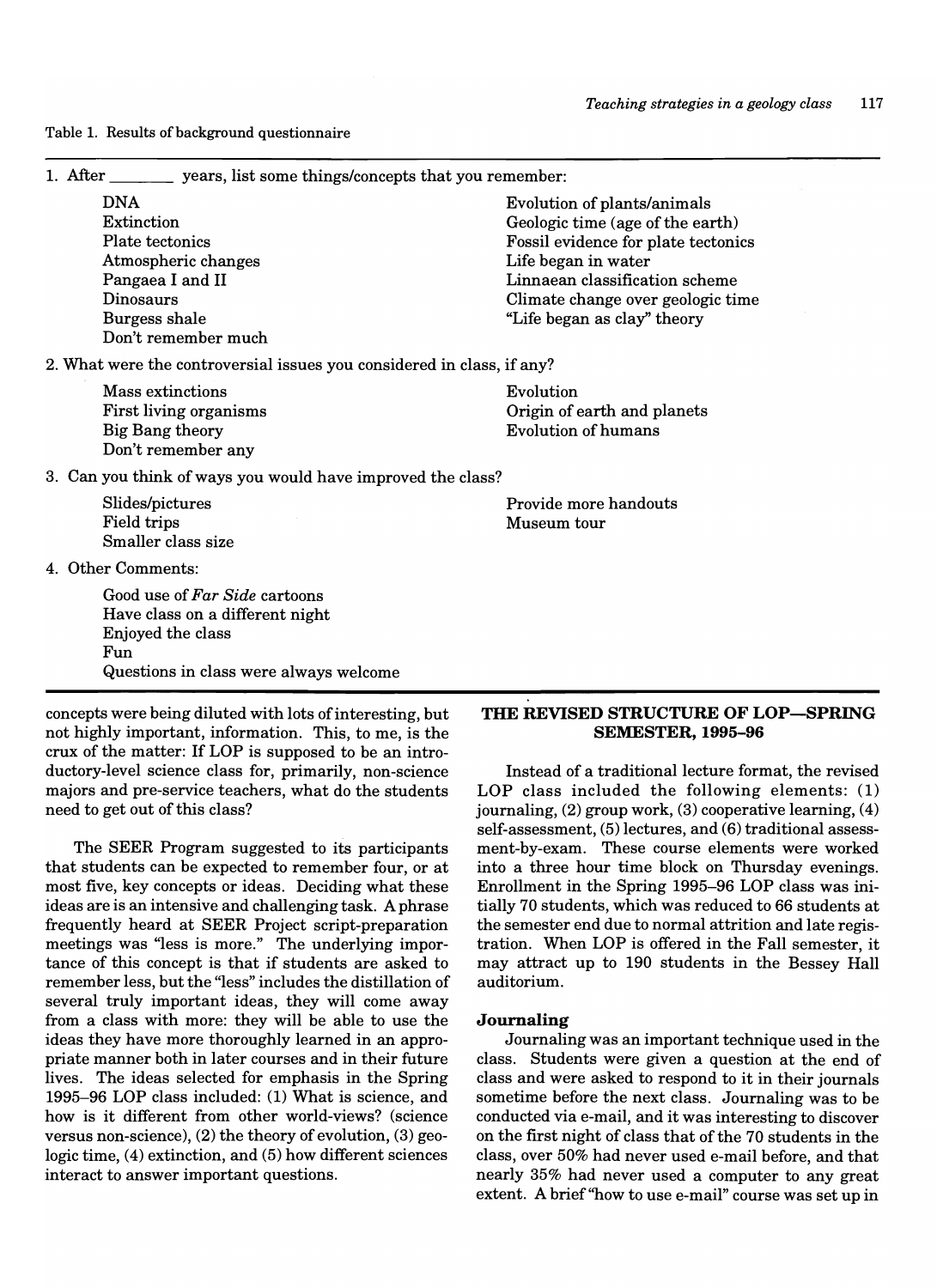a computer lab for the first night of class in anticipation of this problem. Arranging the e-mail class turned out to be valuable. Many students who said they were somewhat familiar with e-mail were asked to help those who were not familiar with it at all and in the process sharpened their own e-mail skills. Only 15% of the class reported any real familiarity with e-mail on the first night of class. One of the most interesting comments I received back from students came from one of the them (not one of my assigned journaling partners) who e-mailed directly to thank me for making him learn how to use e-mail!

Once students sent in their e-mail responses to the journal questions, they would receive a reply discussing their entries. From a teaching perspective, the biggest drawback to this was the amount of time it would take to respond to  $\pm$  70 e-mail journal entries per week. Good fortune provided a solution to this problem in the week before class in January, 1996. Two former LOP students requiring several more geology credits enrolled in a Geology 299 (undergraduate research) class under my supervision, and their research focused on how journaling and student presentations impacted student learning in the new course structure. They presented their results at the 1996 Undergraduate Research Symposium at UNL.

#### Group work and cooperative learning

Another task accomplished during the first night of class was to arrange the students in groups. Group work and cooperative learning were going to be important elements in the class structure, and since the class met only one night per week, getting the groups established early was critical. Groups were randomly arranged based on students' birth dates on the first night of class. We settled finally on 18 groups recognizing that some groups would have three people in them and others would have four. Groups were asked to decorate (over the course of the semester) the folders they were given in any way they chose; some of their creations were quite elaborate and artistic. The folders were used to receive and return papers, provide topics lists for each class meeting, and provide storage for some reference papers the students might want to use during the class.

For the purposes of this LOP class, "group work" was defined as those assignments in which groups were asked to work together to answer a question with, usually, one "correct" response. These items could be found in their notes or supporting text materials, or the students could discover the answer for themselves by considering the possible answers and selecting the most appropriate response. "Cooperative learning" involved questions in which more than one right answer exists; these questions tended to be more general and emphasized considering some of the controversial ideas presented in the class to which there is no right answer. Each class night, the students were provided, via their group folders, a list of topics for that night. These questions would be assigned during the class and considered during either group work or cooperative learning periods. In general, the group work and cooperative learning activities followed models discussed in Foster (1993) and Math Vantage (1996).

On occasion, groups were requested to tum in their group work notes for evaluation. These notes would be evaluated and returned to them via their group folders. Group work time was also meant to provide students with a few-minute break during the class. An important part of the group work process was "reporting out," in which a student presented the results of his/her group deliberations to the entire class.

#### Group presentations

Each group was assigned a topic for which they had to prepare and present a group presentation on an assigned class meeting night. The first night of class the students viewed videotapes of several presentations prepared by teachers in the SEER Program. The students were told that these presentations were models, but their group's creativity would be an important element in a successful presentation. The list of presentation topics was prepared prior to the first class meeting, and groups were assigned their topics randomly at the end of the e-mail training session in the computer lab. The topics were keyed to the course syllabus and were designed to amplify or present new information not provided in the reduced lecture.

Another important aspect of the group presentations was that the class-by groups-would evaluate each presentation. Each group was provided an evaluation form to be filled out during or after a group presentation in which they assessed the quality of the presentation. These forms were to be returned in their group folders, and were then averaged together to come up with a grade for each presentation. The forms, once tallied, were provided to the presenting group being evaluated in their folder the following week. Comments were solicited on the evaluation form and space was provided for their inclusion.

#### Self-assessment

Groups were provided a preliminary self-assessment rubric the first night of class. They were requested to consider the rubric and provide any desired changes/additions/deletions by returning their form to me via their group folders during course week 6. After the editing process, the rubrics would be provided to each student who would then complete a self-assessment and get it back to me during week 14.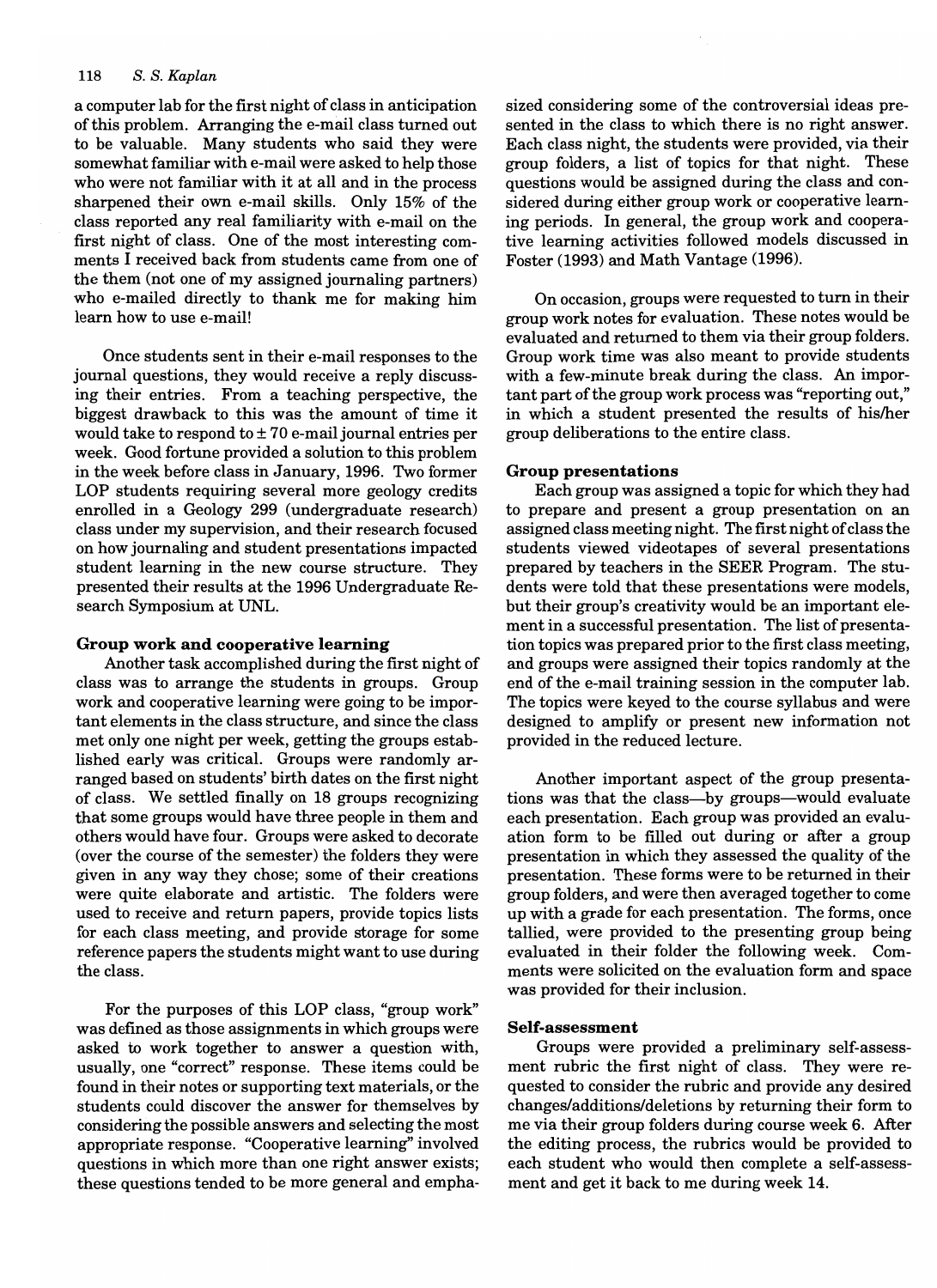#### Lecture

In the traditional lecture format, students would sit through a three-hour lecture, with usually 2-3 breaks provided at convenient moments in the presentation. In the new class structure, lecture would be reduced to only 45-50 minutes out of a total 180-minute class. The lecture would usually be presented near the start of class, and the group work, cooperative learning, and student presentations would follow the initial lecture. It was also initially planned to provide a few minutes at the end of class for a closing lecture in which I would have the opportunity to wrap-up, or bring closure to the class activities for the evening.

#### Assessment

One of the hardest parts of this entire process-for me—was revising my method of assessing student performance in the class. In the traditional lecture format, assessment was a relatively simple affair and consisted of giving the students a series of quizzes and hourly exams culminating in a final. For the last several classes I have offered the students the opportunity to help write questions for the hourly exams. The questions they submitted (without answers provided) would be bound in a packet which would then be placed on reserve in the library the week before a given exam date. The students could go to the library and study the questions they would be seeing on the exam. The packet would also contain some of my own questions, and the total number of questions in the packet would far exceed the number appearing on the exam. Students who submitted questions would receive extra credit, and students who had questions accepted for inclusion on the exam would receive some additional extra credit for each question they had selected.

With the revision of class structure, the role of the exams in assessing student performance was, like the lecture, reduced in emphasis. Tests of various types (including the final exam) would now count for only 44% of the students' grades. Tests would consist of 11 readings quizzes (short, multiple-choice tests covering the highlights of a given week's reading assignment, worth one point), 2 hourly exams (multiple-choice tests, worth 10 points each), and a final exam (a multiplechoice test worth 13 points). There would be no readings quizzes the first and last night of class, or those nights on which hourly exams were to be given. I have found readings quizzes to be a useful tool for helping students remember to look at the text before coming to class. I was concerned that the group work would never achieve its goal if some students in a group were totally unprepared to discuss the topics provided for that evening and therefore decided to retain this assessment tool in my new course structure.

In addition to the assessment points outlined on

| <b>Total:</b>      | 100 |
|--------------------|-----|
| Final              | 13  |
| Hourlies           | 20  |
| Reading quizzes    | 11  |
| Group presentation | 18  |
| Group work         | 13  |
| Self assessment    | 25  |
|                    |     |

Table 2. Student assessment in Life of the Past, Spring Semester, 1995-96.

the syllabus, students would be provided the opportunity to earn some extra credit points over the course of the semester. These extra credit points would be given for submitting questions for the hourly exams (on a group basis), visiting the State Museum (natural history), bringing in a current news clipping pertaining to some aspect of LOP, or the like. The final breakdown of assessment points in the restructured LOP class is indicated in Table 2.

#### THE MID-SEMESTER EVALUATION

Students in the class were asked to evaluate the course approximately half-way through the semester. Class size had stabilized at 66 students. Of these 66 students, 39 returned evaluations. Table 3 lists the questions asked in the questionnaire and provides some grouped responses to the questions asked. It is important to note that the totals provided for each question may include more than one response per student since several students wrote more than one comment in response to a question; if this was the case, all their responses were recorded and tallied. The total number of comments recorded for each question may therefore total more than 39. What really impressed me initially was the response to the evaluation. The students, by and large, took the time to write detailed answers to the questions. They were obviously involved in the process, and were interested in helping me determine the success and/or problems associated with the new class format.

Several interesting patterns emerged in a review of the evaluations which led to some modifications in the course format. A common thread in many of the evaluations was that the class size was too large. There is little that can be done about that in a university setting: the Spring LOP class is actually one of the smaller introductory-level courses offered by the Geology Department. Many respondents felt that the existing "reporting out" process took too much class time. As a result, during the second half of the semester I reduced the amount of reporting out by having groups initially work through a discussion topic and then coalesce in larger groups to compare their notes with other groups. One spokesperson would then speak for the larger group,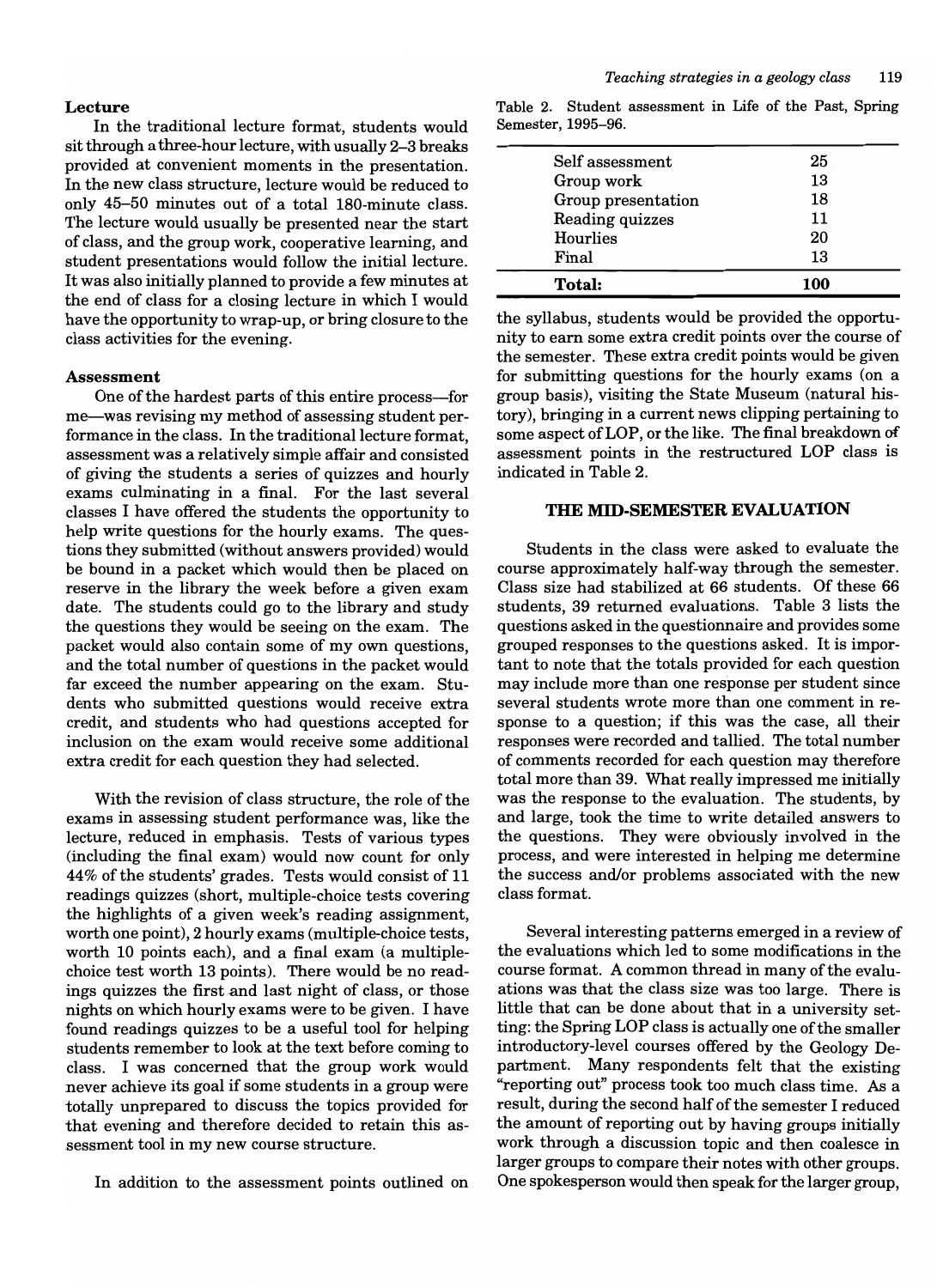Table 3. Mid-semester course evaluation results. 39 student evaluations received out of 66 enrolled students in the class. Totals may add up to more than 100% (39) due to multiple responses on some evaluation questionnaires.

1. What are you learning in this class?

| Quite a bit                     |    |
|---------------------------------|----|
| Stephen J. Gould-Wonderful Life | 5  |
| Origins of life                 | 8  |
| Evolution                       | 10 |
| Biology/geology connections     |    |
| How to e-mail/use WWW           | 3  |
| Geology/geologic time periods   | 2  |
| Very little                     | 2  |
| Nothing                         |    |
| Scientific thought process      | 2  |
| Total:                          |    |

Several comments relating to class management were also provided in response to this question. They are:

| Class moves too fast |  |
|----------------------|--|
| Textbook is too hard |  |

2. Compared to other classes I have taken at UNL, I rate this class ...

| One of the best courses/best         |     |
|--------------------------------------|-----|
| intro courses I have taken           |     |
| Excellent, outstanding, pretty cool, |     |
| better than I thought                | 11  |
| Unique                               | 2   |
| Average/good                         | 5/4 |
| Mediocre, difficult, confusing,      |     |
| not very good                        | 6   |
| Intense/involved                     | 4   |
| High energy                          |     |
| Chaotic                              | 2   |
| Do not like reporting out            | 1   |
| Has potential                        |     |
| Total:                               |     |

3. What do you think about the group work that we are doing? Is it helping you learn material?

| Helps<br>Does not help                | 16<br>2 |
|---------------------------------------|---------|
| Need better system of sharing answers | 12      |
| Frustrating                           |         |
| Too large a class for group work      | з       |
| Chaotic/noisy                         |         |
| Helps a student understand material   |         |
| Not spending enough time in groups    | 2       |
| Individual groups learn material      |         |
| Total:                                |         |

Table 3. Continued.

|  | The lectures are worthwhile/not worthwhile. Why? |  |
|--|--------------------------------------------------|--|
|  |                                                  |  |

| Worthwhile                                       | 32 |
|--------------------------------------------------|----|
| Too short                                        | 4  |
| Enthusiastic, teacher loves material, coherent,  |    |
| clear, entertaining, great style                 | 12 |
| Best part of class                               | 1  |
| Hard-to-follow, too broad, goes off on tangents, |    |
| confusing, too fast                              | 6  |
| Total:                                           | 55 |
|                                                  |    |
| Do you like the Group Presentations?             |    |
|                                                  |    |
| Like                                             | 25 |
| Fun                                              | 4  |
| OК                                               | 3  |
| No                                               | 5  |
| Pain-in-the-butt                                 | 1  |
| Useful learning tool                             | 1  |
| All look the same                                | 3  |
| Best part of the class                           | 1  |
| <b>Total:</b>                                    | 43 |
|                                                  |    |
| $\mathbf{v}$<br>11. I                            |    |

6. What would you do to improve the course?

| Eliminate some group work    | З  |
|------------------------------|----|
| More lecture                 |    |
| Reduce the size of the class |    |
| Total:                       | 11 |

reducing the amount of reporting out by approximately 75% (4 versus 18 oral reports). I realized also that although I had intended to provide a closing lecture which brought closure to each class, it was never happening. The reporting out and the student presentations were taking so much class time that there was no way to provide closure at the end of the class period. I resolved to keep a stricter control on time in the classroom and make sure that the reporting out allowed enough time in the class for the student presentations and a closing lecture. One student (probably a preservice teacher) also commented that I was not providing enough "wait time" between my asking the class a question and going on to answer it myself. This student referred to "wait time" as "that painful pause between a question to the class and the class' response." I incorporated this additional "wait time" into my lectures and was surprised to see that if I waited long enough, the class would answer my questions. Other students commented that they enjoyed not being treated like high school students in the LOP class. I found this comment very interesting. Having participated in the SEER Project and worked with many K-12 teachers in their classrooms, I recognized that many of these innovative pedagogical techniques I was trying out for the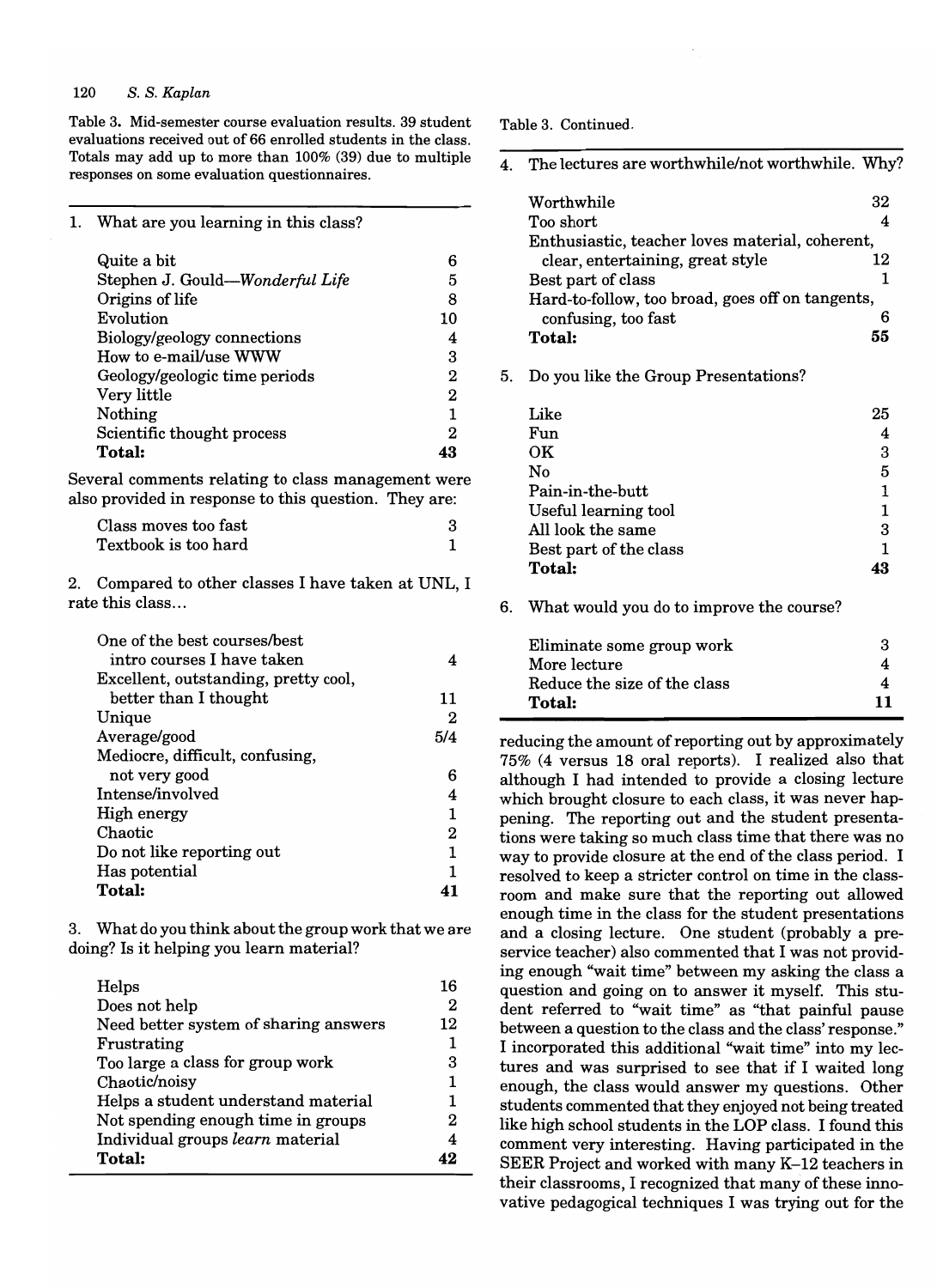first time in my college-level class were already in widespread use in K-12 schools across Nebraska. I believe that the current college students and non-traditional students in my last LOP class were still ahead of the cusp, and had not been exposed to these pedagogical techniques in their primary and secondary school years. I think that is one reason why so many students were resistant to these techniques in LOP. Furthermore, these techniques required more work on the part ofthe student. They had to participate actively in their learning, and this style of learning did not suit all the students in my class. Many students can learn successfully through a traditional lecture format; why should they change? Especially when the class apparently enjoyed the lectures they were being provided in LOP. One student commented that the lectures were excellent—why change a successful teaching tool? I have come to believe through my experiences in the SEER Program that not all of us learn in the same way. I always knew this to some extent and I think that all of us do-and yet, at least at the University level, we still teach using the basic lecture format. We are afraid that our students will lose content if we don't provide them with it!

#### FINAL CLASS EVALUATION

As is typical of most college level classes today, the Geology Department requires instructors to provide students the opportunity to evaluate a class at its conclusion. The Geology Department uses a standard form which asks four specific questions (Part 1) and then presents a series of short statements about the class and asks the student to indicate a response  $(1 = \text{excel} - \text{excel})$ lent,  $2 = \text{good}, 3 = \text{average}, 4 = \text{below average}, 5 = \text{poor},$ and NA = does not apply). The instructor cannot see these anonymous evaluations until after all grades have been submitted; most students choose to remain anonymous, although several do put their names on their evaluation forms. Of the 66 students in the course at the semester's end, 32 responses were received. Table 4 provides a synopsis of the results of the final evaluation.

#### SUMMARY AND CONCLUSIONS

Teaching the Spring Semester, 1995-96 LOP class was one of the highlights of my entire teaching career. I saw my students learn and evolve (no pun intended) over the course of the semester into more critical thinkers as a result of the bombardment of discussion topics they had to work through each class. For the first time, many of my students were asked to assess their own performance in class. The value they assigned to their work would be the value that I used in determining their final grade. I had been worried all semester that students would uniformly assign themselves 25 points out of the possible 25 points. I was relieved to find that the student self-assessments ranged between 15-23 points on average, with not one student claiming the full 25 points. I truly believe that the students selfassessed their work accurately and somewhat impartially. If anything, it seemed to me that the better students in the class were more critical of themselves than the poorer students. In conversations with the students both during and after classes, I discovered that the students were, in fact, learning more about LOP than in my previous classes. I recognize that I did not cover nearly as many species names as I usually do in the traditional lecture format, but that names we went through in class were more fully explored and, I hope, retained.

Furthermore, I am convinced that the students will retain *more* of the broad principles and concepts from LOP than they did under the traditional format. By discussing these issues and relating them to themselves in their groups, the ideas being discussed were more deeply ingrained in their minds than they would be by only listening to me and having little interaction with the ideas. Sagor (1992) comments that many times teachers intuitively know what works and does not work in their classroom. They do not need a formal evaluation to demonstrate what is going well and what is not performing up to expectations. I have found this to be true in my class. I always had the feeling, as I observed the interaction among individuals and among the groups in my class, that the students were learning more that they did in my previous classes. It is true that I will have to interview my students one, two, or three years from now in order to compare their responses to my background questionnaire with those of previous students, and I hope to follow up on this over the next several years. I asked my students to provide me with contact addresses, and I intend to begin a new evaluation process next Fall (1996-97).

One of the most rewarding things for me personally was the number of powerful and personal responses I received from my students. Several students sent me unsolicited e-mail letters in which they expressed appreciation for something they learned in class; several students wrote letters to me after the class's conclusion thanking me for making this one of the better classes they had at VNL. This has happened to me once or twice per class on occasion in the past, but never so much as I received this year. Lastly, I was nominated to be the "Outstanding Teacher" at UNL this year, the first time in my professional teaching career that I was ever nominated for such a distinction.

Do I think that the innovative pedagogical teaching strategies I used in my last LOP class really work? You bet I do—and the teacher who once questioned their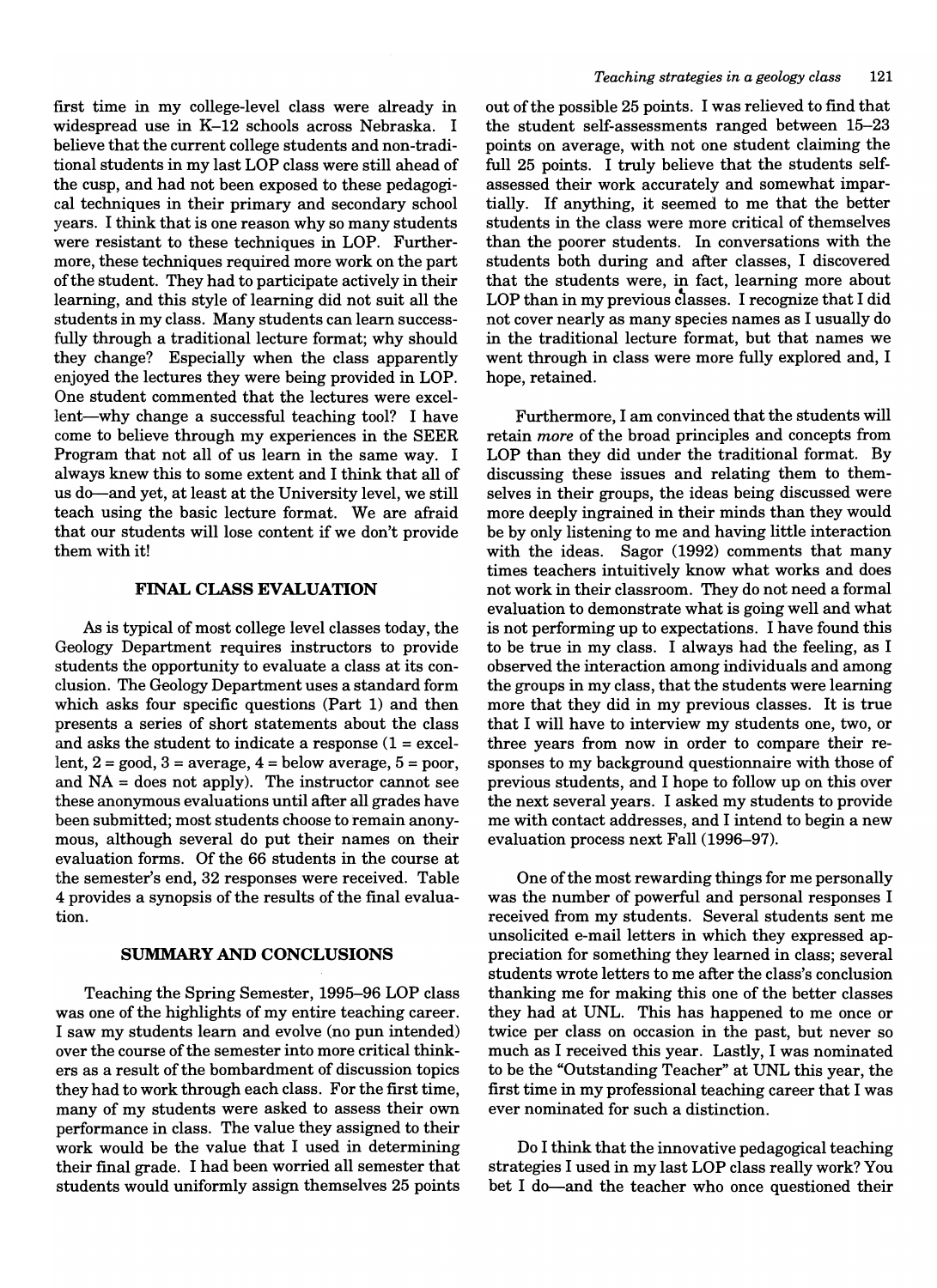Table 4. Final end-of-semester course evaluation results. 32 student evaluations received out of66 enrolled students in the class. The number in parenthesis indicates the number of responses indicating the same result.

#### **Part 1.**

1. What, if anything, did you like about the course?

Quotes for Questions #1:

4. What suggestions, if any,

"I really liked the groups (making us sit together, doing homework together, etc.). Since I am a non-traditional student, it really helped me get to know the people in class. I was hesitant at first about it, though."

2. What, if anything, did you like about the instructor?

| Enthusiasm/passion | 10 | Learned most people's names |    |
|--------------------|----|-----------------------------|----|
| Dynamic/awesome    |    | Contagious energy           |    |
| Inspiring          |    | Knows/loves subject         |    |
| Excitement         |    | People oriented             | 10 |
| Easy to approach   |    | Motivation                  |    |
| Fun                |    | Gifted/brilliant lecturer   |    |
| Humor              |    | Brought subject to life     |    |

3. What suggestions, if any, do you have to improve the instructor's teaching effectiveness?

| Eliminate lecture entirely                    | 1            |  |
|-----------------------------------------------|--------------|--|
| Keep better control of class                  | 2            |  |
| More time for group work                      | 1            |  |
| Ask more questions                            | 1            |  |
| Distribute work better within groups          | 1            |  |
| Keep group work                               | 1            |  |
| Only provide lecture/eliminate groups         | 1            |  |
| Vary format of each class                     | 1            |  |
| None/nothing to improve                       | 8            |  |
| More disciplined schedule                     | 3            |  |
| Keep working on "wait time"                   | 1            |  |
| Better preparation                            | 1            |  |
| More openness to other evolutonary theories 1 |              |  |
| do you have to improve the course?            |              |  |
| Smaller class size/larger classroom           | 3            |  |
| Offer course during the day                   | 1            |  |
| None                                          | $\mathbf 2$  |  |
| Fieldwork/hands-on experiences                | $\mathbf{1}$ |  |
| End class on time                             |              |  |
|                                               |              |  |

| r leiuwork/hands-on experiences         |   |  |
|-----------------------------------------|---|--|
| End class on time                       |   |  |
| Less group work                         | 2 |  |
| Eliminate journals/no e-mail            | 4 |  |
| Let out early every now and then        |   |  |
| Eliminate groups                        |   |  |
| Have groups give the lecture            |   |  |
| Fewer group presentations               |   |  |
| Give early-presenting groups more help  |   |  |
| Great/one of the best UNL classes taken |   |  |
|                                         |   |  |